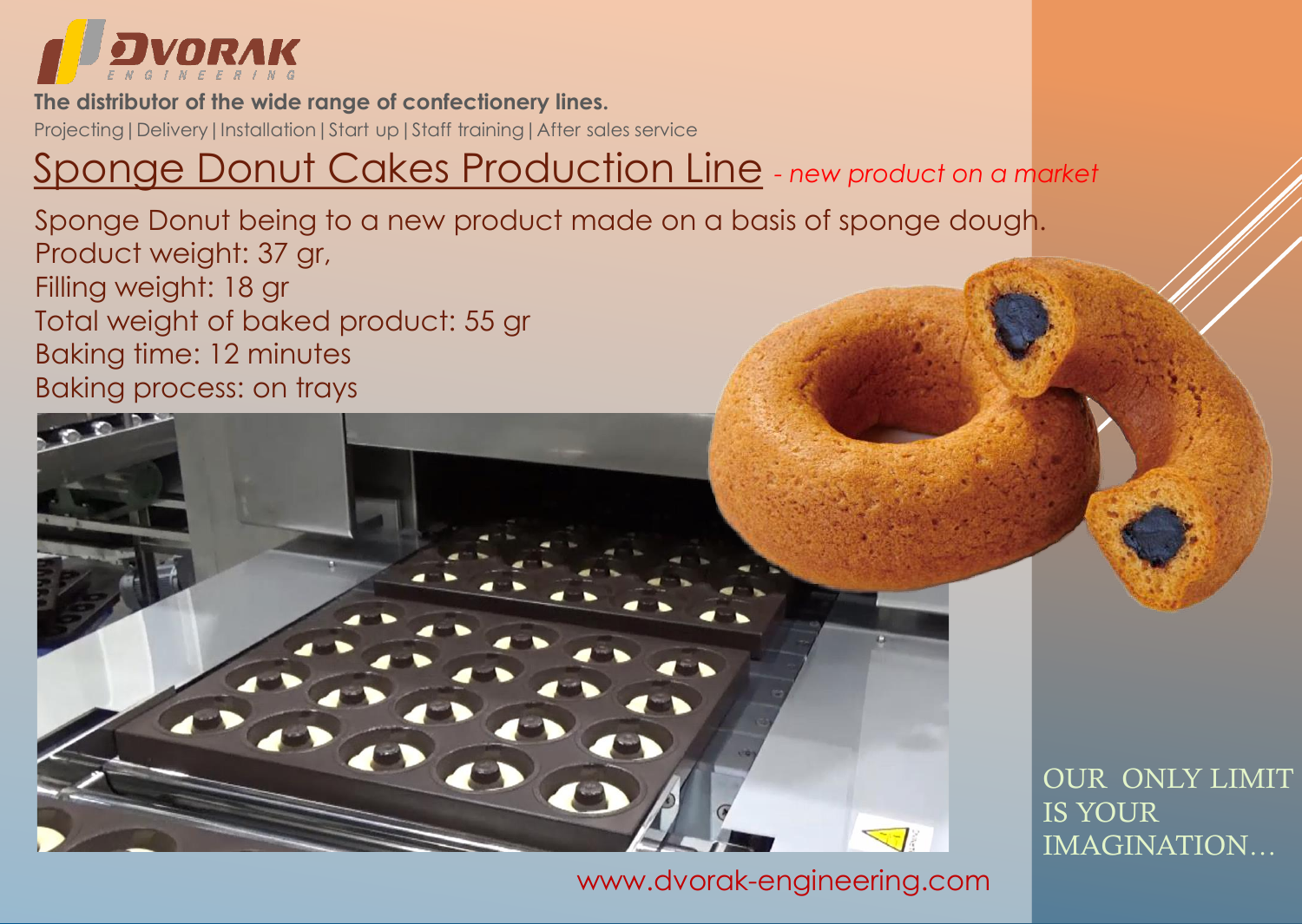

Projecting | Delivery | Installation | Start up | Staff training | After sales service **The distributor of the wide range of confectionery lines.**

# Sponge Donut Cakes Production Line

Sponge Donuts Production Line being to a fully automated line with an output of **2,040 pcs**/**hour** or **5,970 pcs**/**hour**. Total length of the straight line: 24 m/ 30 m Product dimensions: ø85 x ø25 x h30 mm Fillings: thermostable.



[www.dvorak-engineering.com](https://www.dvorak-engineering.com/)

OUR ONLY LIMIT IS YOUR IMAGINATION…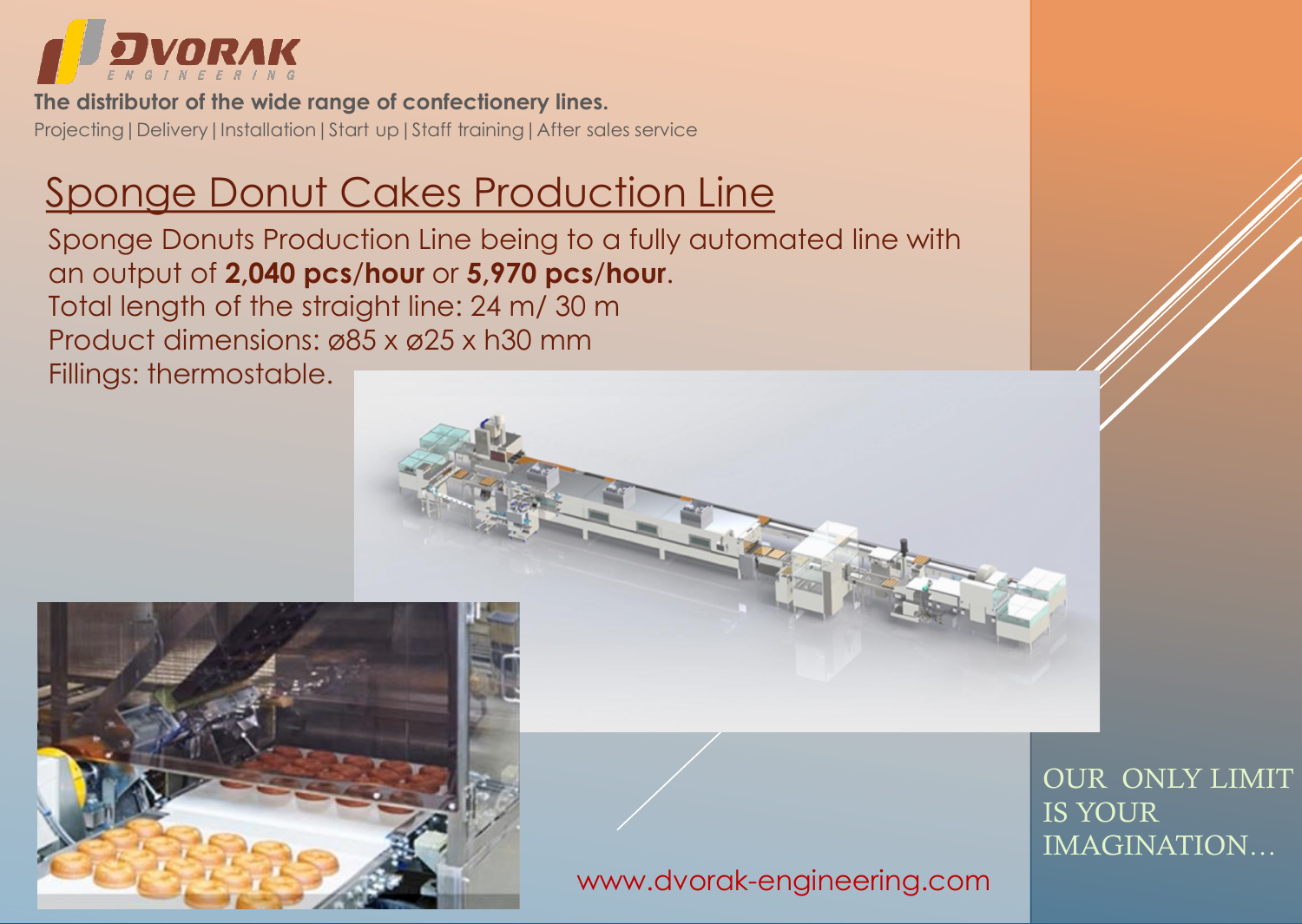

Projecting | Delivery | Installation | Start up | Staff training | After sales service **The distributor of the wide range of confectionery lines.**

### Sponge Donut Cakes Production Line

Oven can be gas heated or electrically heated, cooling of sponge donut takes about 18 minutes, so it is recommended to have a cooling device.



OUR ONLY LIMIT IS YOUR IMAGINATION…

[www.dvorak-engineering.com](https://www.dvorak-engineering.com/)